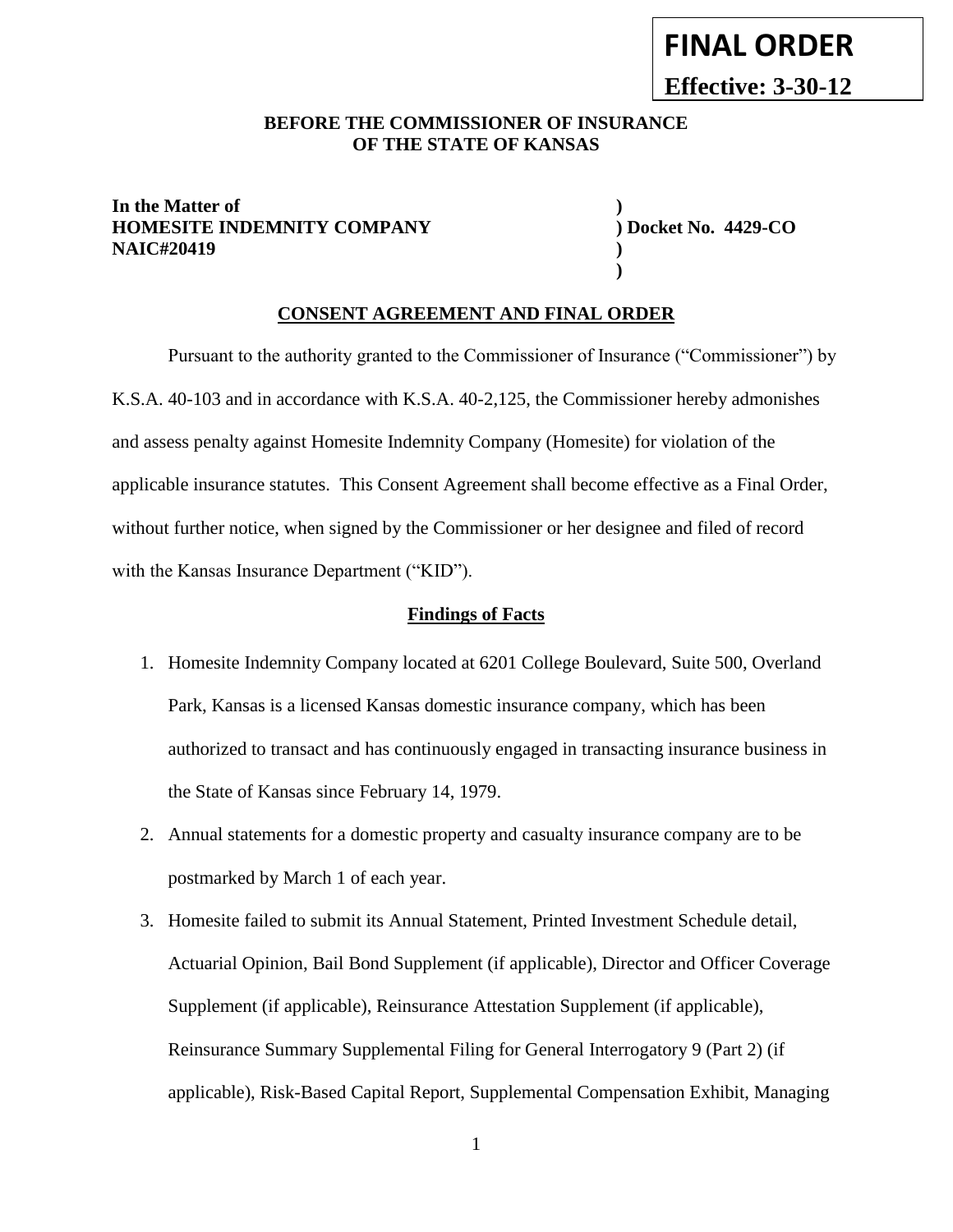General Agent Annual Reporting Form (if applicable), and Signed Jurat.as required by law on or by March 1, 2012.

- 4. Homesite mailed its Annual Statement, Printed Investment Schedule Detail and Signed Jurat on March 8, 2012.
- 5. Homesite mailed its Actuarial Opinion and Risk Based Capital Report on March 16,

2012.

6. Homesite does not admit nor deny the foregoing facts.

# **Applicable Law**

K.S.A. 40-103 states,

"The commissioner of insurance shall have general supervision, control and regulation of corporations, companies, associations, societies, exchanges, partnerships, or persons authorized to transact the business of insurance, indemnity or suretyship in this state and shall have the power to make all reasonable rules and regulations necessary to enforce the laws of this state relating thereto."

K.S.A. 40-225 states, in pertinent part,

"Every insurance company or fraternal benefit society doing business in this state shall, if the statement of condition required below is compatible, participate in the insurance regulatory information system administered by the national association of insurance commissioners and shall annually, on January 1 or within 60 days thereafter, file with the commissioner of insurance a statement of its condition as of the preceding December 31. The commissioner may upon request, and for good cause shown grant a reasonable extension of time within which such statement may be filed. Such statement shall be made upon the form and be prepared in accordance with the instructions and accounting practices and procedures prescribed and adopted from time to time by the national association of insurance commissioners with such additions or amendments thereto as shall seem to the commissioner of insurance best adapted to elicit from such companies a true exhibit of their condition."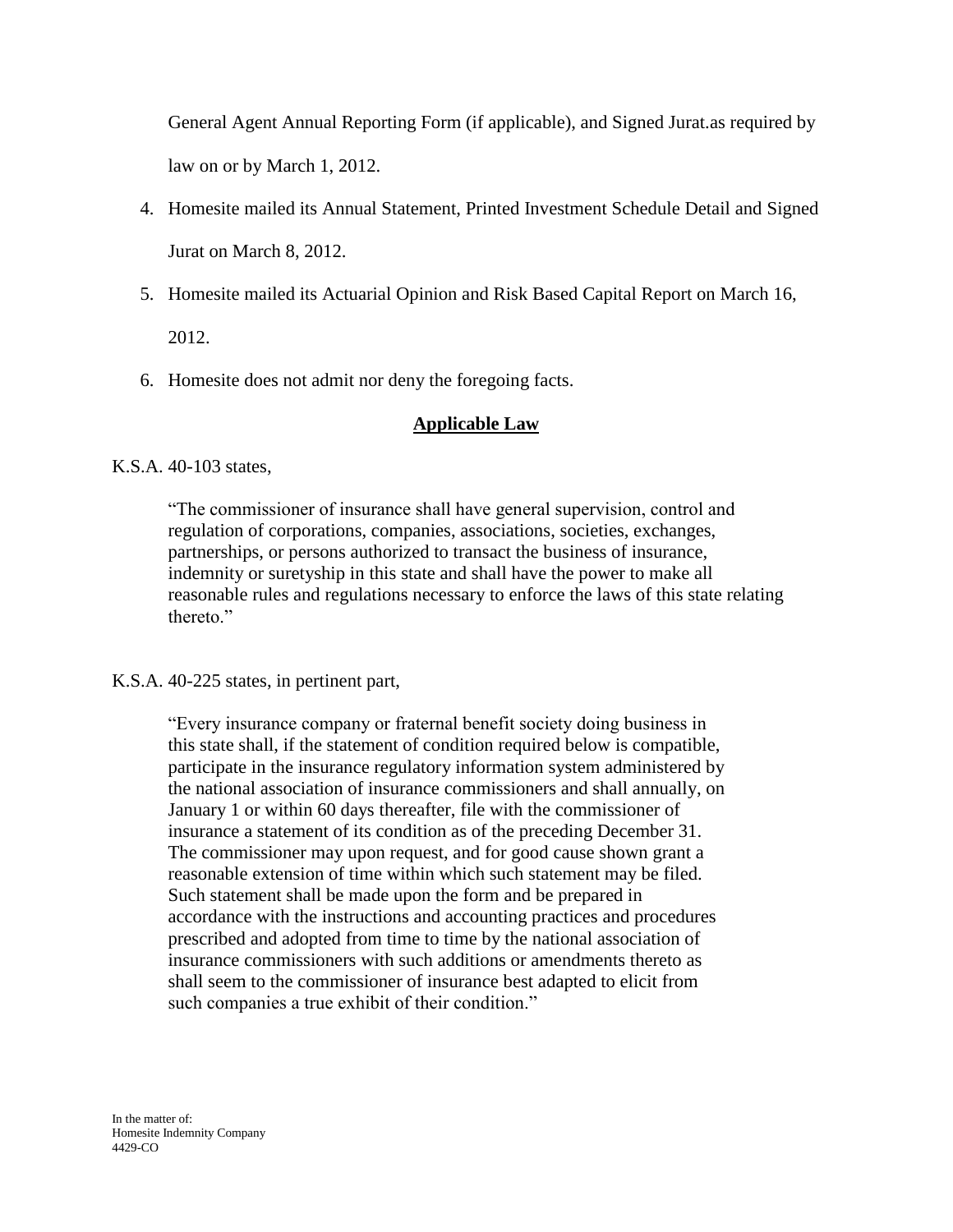K.S.A. 40-2,125(b) states, in pertinent part,

"If any person fails to file any report or other information with the commissioner as required by statute or fails to respond to any proper inquiry of the commissioner, the commissioner, after notice and opportunity for hearing, may impose a civil penalty of up to \$1,000, for each violation or act, along with an additional penalty of up to \$500 for each week thereafter that such report or other information is not provided to the commissioner."

### **Conclusions of Law**

The Commissioner has jurisdiction over Homesite and the subject matter of this

proceeding and based on Paragraphs #1 through #6 and the Applicable Law enumerated above.

## **IT IS THEREFORE ORDERED BY THE COMMISSIONER OF INSURANCE:**

- 1. Homesite's failure to submit its Annual Statement, Printed Investment Schedule detail, Actuarial Opinion, Bail Bond Supplement (if applicable), Director and Officer Coverage Supplement (if applicable), Reinsurance Attestation Supplement (if applicable), Reinsurance Summary Supplemental Filing for General Interrogatory 9 (Part 2) (if applicable), Risk-Based Capital Report, Supplemental Compensation Exhibit, Managing General Agent Annual Reporting Form (if applicable), and Signed Jurat constitutes a violation of K.S.A. 40-225.
- 2. Pursuant to K.S.A. 40-2,125(b), Homesite is hereby ordered to pay a monetary penalty, due and payable to the Kansas Insurance Department, in the amount of FIVE HUNDRED DOLLARS (\$500.00) for its above-stated violation of K.S.A. 40-225.
- 3. Pursuant to KSA 77-415(b)(2)(A), this order is designated by KID as precedent.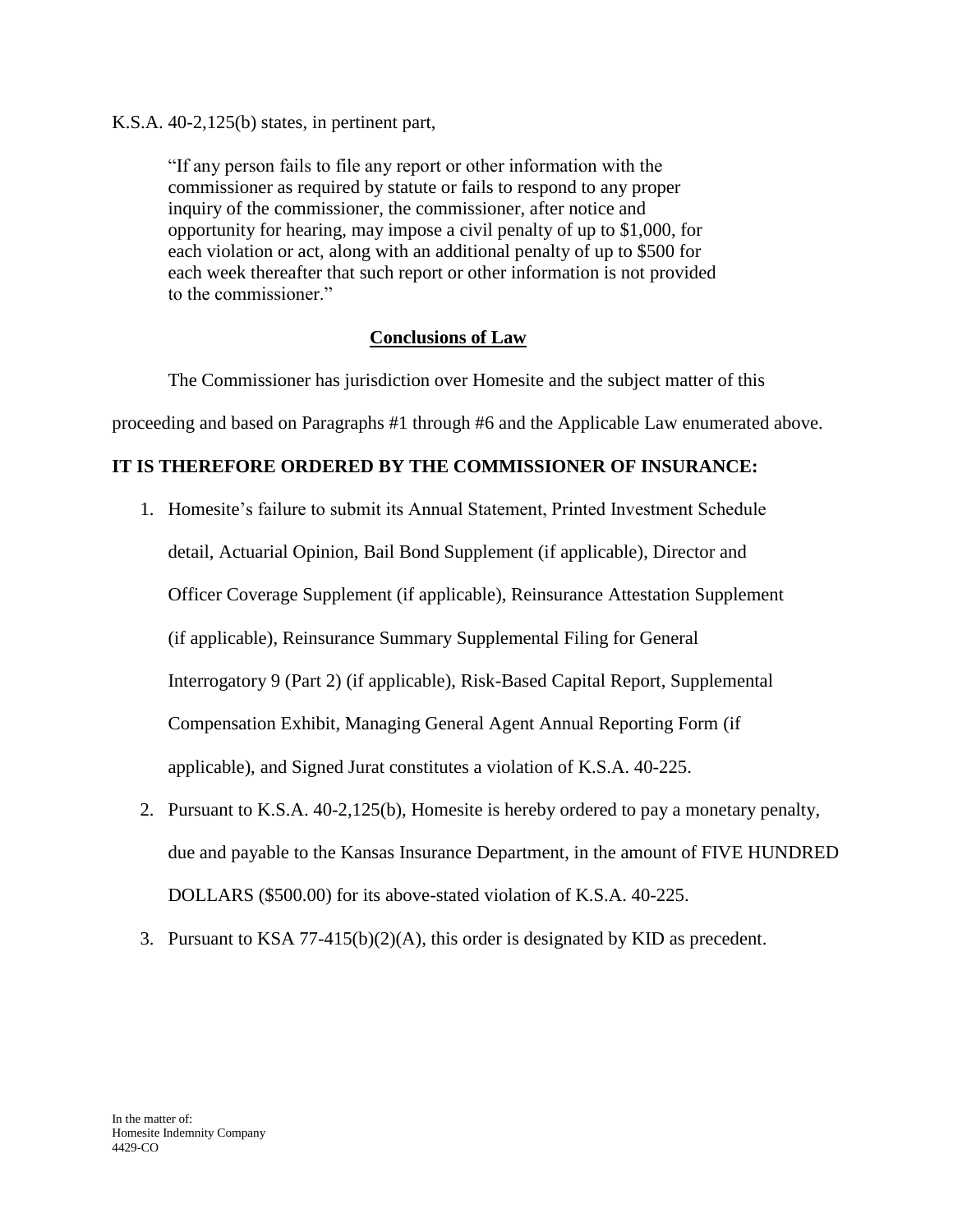# **IT IS SO ORDERED THIS \_30th\_\_ DAY OF MARCH 2012, IN THE CITY OF TOPEKA, COUNTY OF SHAWNEE, STATE OF KANSAS.**



 $\angle$ s/ Sandy Praeger $\angle$ 6. Commissioner of Insurance

BY:

 \_/s/ Zachary J.C. Anshutz\_\_\_\_ Zachary Anshutz General Counsel

## **Stipulation**

The undersigned stipulates and agrees to the above findings fact and conclusions of law and waives its rights to administrative hearing and judicial review of the Commissioner's Order.

> $\angle$ s/ Douglas Batting<br> $\angle$ 3-28-12 $\angle$ **Douglas Batting Date** President/Respondent

Prepared by:

 $\angle$ s/ Jennifer R. Sourk $\angle$ Jennifer R. Sourk Staff Attorney

**NOTICE:** In the event Respondent files a petition for judicial review, it must be filed within 30

days of service of this order, and pursuant to K.S.A. 77-613(e), the agency officer to be served

on behalf of the Kansas Insurance Department is:

Zachary J.C. Anshutz, General Counsel Kansas Insurance Department 420 S.W. 9th Street Topeka, Kansas 66612

In the matter of: Homesite Indemnity Company 4429-CO